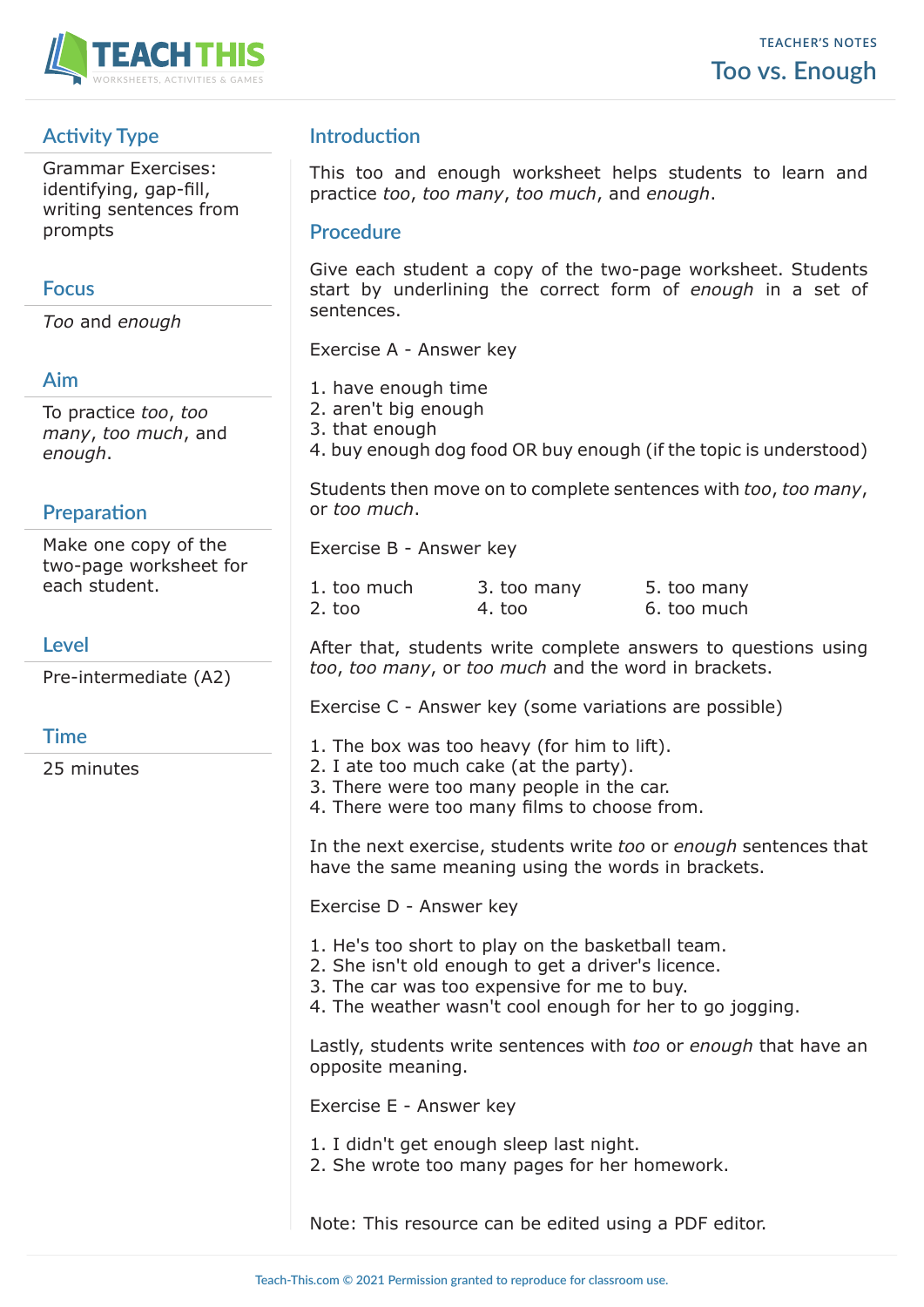

# **Enough**

When you have enough of something, you have what you need and maybe more but not less.

*Enough* goes before nouns and after adjectives. Sometimes we don't include the noun if the topic or meaning is understood.

Examples:

- Is your car big enough for five people?
- We have enough money to buy a new TV.
- No, thank you. I've had enough to eat.



- 1. I don't *have time enough* / *have enough* / *have enough time* to visit her tomorrow.
- 2. These boots *aren't big enough* / *aren't enough* / *aren't enough big*.
- 3. Here's fifteen dollars. Is *that enough* / *enough that* / *enough* for dinner?

4. Did you *buy enough* / *buy enough dog food* / *buy dog food enough* for all the dogs?

#### **Too**

*too* + *an adjective* means that it's more than you want or than what is good.

*too* + *many* + *a plural noun* means that you have more than you want of something that is countable.

*too* + *much* + *an uncountable noun* means that you have more than you want of something that is uncountable.

Examples:

- It's too cold today! I want to stay home in our warm house.
- There are too many people in the kitchen. I don't have space to prepare dinner.
- The teacher gave us too much time to do this exercise. I'm finished now, and I have nothing to do.

#### **B. Complete the sentences with** *too***,** *too many***, or** *too much***.**

- 1. I drank ......................... coffee yesterday, so I couldn't sleep last night.
- 2. These English exercises are ......................... difficult for me. Could you help me with them?
- 3. Don't put ......................... books on that shelf. It might break.
- 4. He exercised for ............................. long yesterday, so he's sore today.
- 5. There are ......................... people at the beach. Let's go to the park instead.
- 6. Our neighbours make ......................... noise. We want to move.